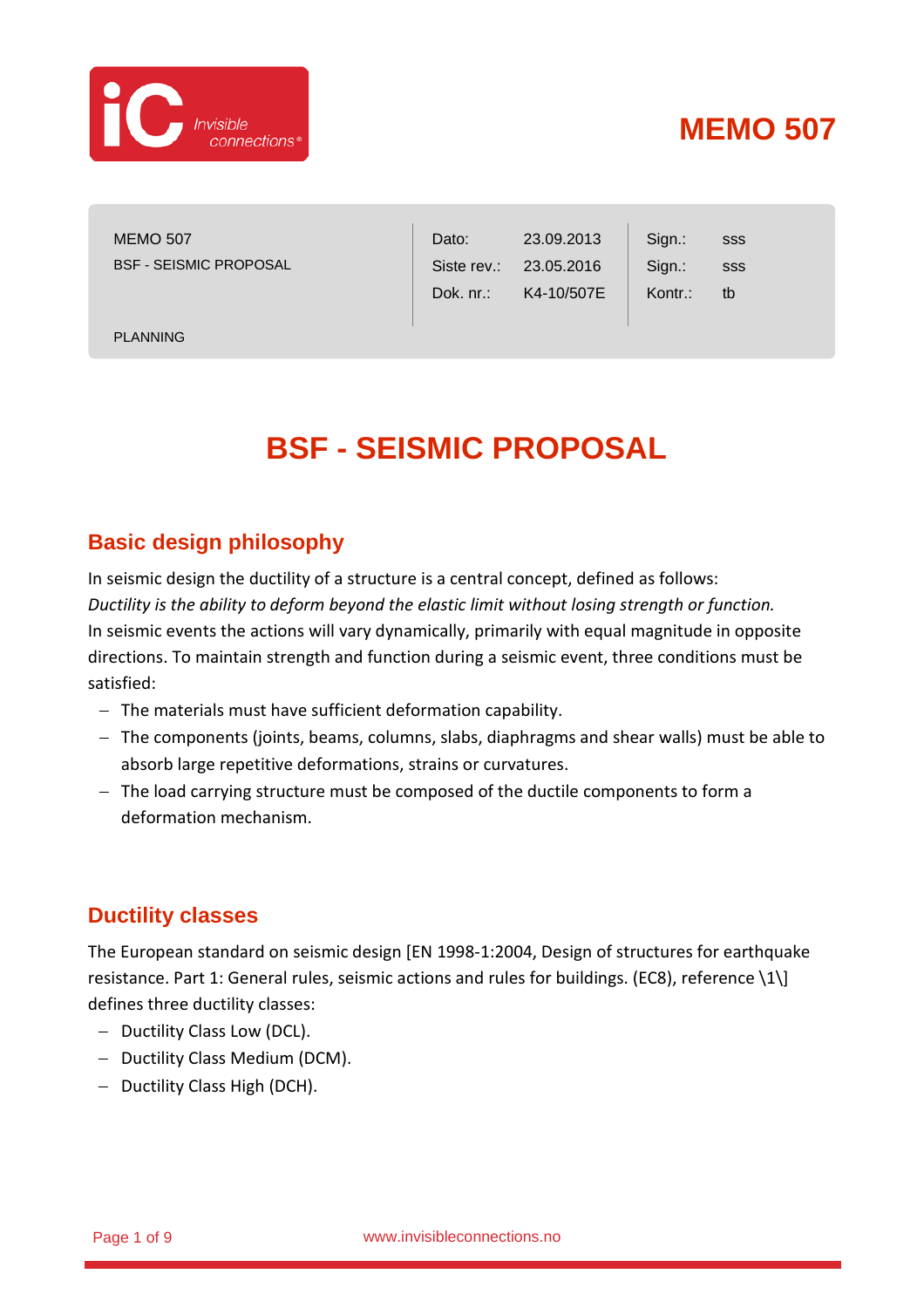#### **Relationship between design calculations and ductility classes.**

In DCL the design can be carried out according to the usual standards used for calculation of capacities. EC8 is used only to determine the actions from the earthquake.

In DCM a ductile deformation mechanism must be identified. The mechanism is normally secured by using an "overstrength" factor for areas of the structure where plastic hinges may make the deformation mechanism unstable. The design procedure will lead to seismic actions smaller in DCM than in DCL. EC8 has detailed requirements to the calculation procedure and execution at the site.

Designing in DCH is carried out as in DCM, the difference being that there are stricter and more detailed requirements to the calculation procedure and execution at the site.

#### **Damage experiences with precast structures**

There are several articles written to try to take advantage of the experiences and conclusions that can be drawn from earthquakes, notably references  $\2\,$   $\3\,$   $\4\$  and  $\5$ .

Conclusion in reference \4\: "Most of the precast buildings behaved remarkably well because they had better regularity and higher concrete grade than ordinary reinforced concrete structures."

Conclusion in reference \5\ (encompassing nine different earthquakes): "Not one concrete building with shear walls has collapsed. Buildings with normal reinforced shear walls, reinforced brick walls and frames with in-filled brick walls have capacity to withstand large earthquakes, in many cases without serious damage."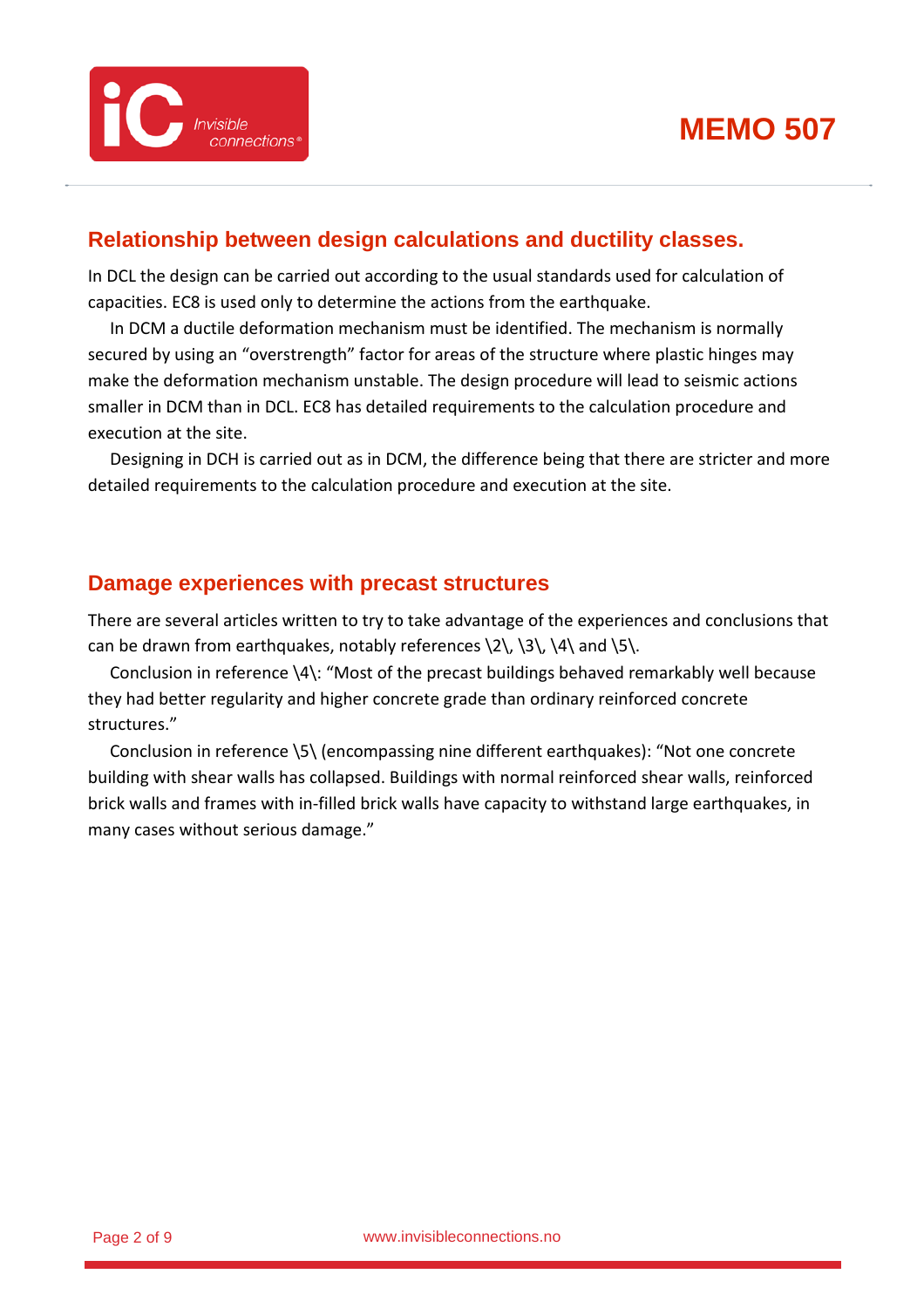

#### **Important design rules based on earthquake experiences.**

There are many approaches and design rules for seismic design of precast structures. However, experience is telling us that the principles with regularity horizontally and vertically are important. It also seems that buildings with shear walls (increased stiffness) give a better safety against collapse than flexible frames alone.

Frame structures with large deformation capability are overrepresented in number of collapses, especially buildings with so-called soft stories. A soft story is a building where the stiffness of one floor is less than that of the others. Normally this will be the ground floor, but not necessarily.





Figure 1a. Example of soft story collapse. Figure 1b. Example of soft story collapse.

In this category we also find one story industrial buildings with cantilevering columns and hinged column-beam connections. The large movements of the top of the columns require a firm connection between column and beam in both directions, which still have to allow for the movements.

For further information and design aid several references are given in section 7: Some are dealing with limitations and requirements, others discussing design methods and special considerations for precast structures.



Figure 1c. Example of soft story collapse.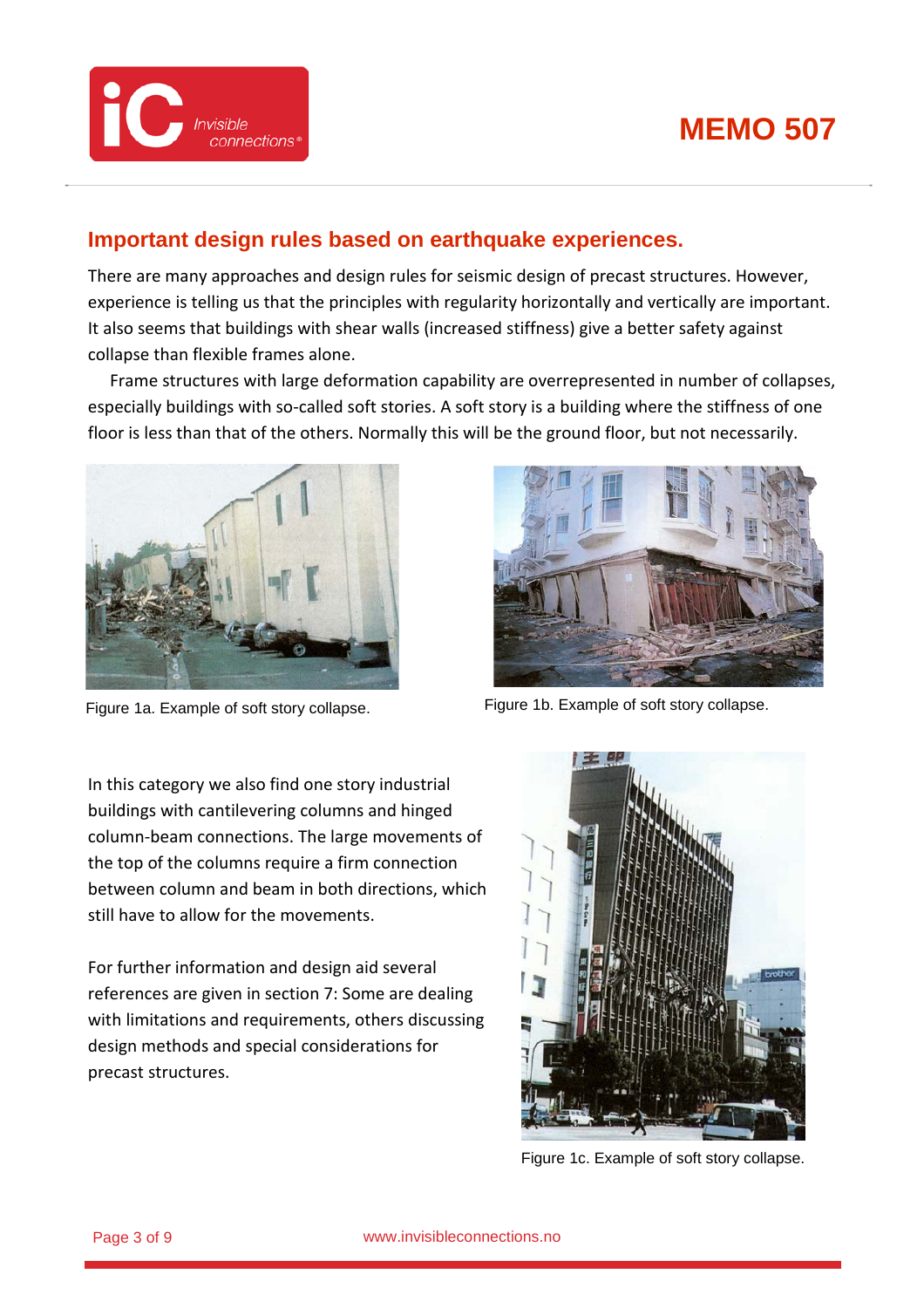

### **Examples of possible solutions with Invisible connections™**

The horizontal forces are carried by reinforcement on top of the beam through holes in the columns, as well as reinforcement in the joint between the floor slabs and the beam. The number, size and positioning of the reinforcing bars will depend on necessary negative moment capacity and the magnitude of the earthquake forces.

*connections*<sup>®</sup>

**COMPUTER Invisible** 





The horizontal forces are taken by either flat steel or wire straps bolted to the beam, in both cases hidden behind the end of the floor slabs. The size of the flat steel and number of bolts, as well as the number of wire straps to be determined from the magnitude of the seismic forces.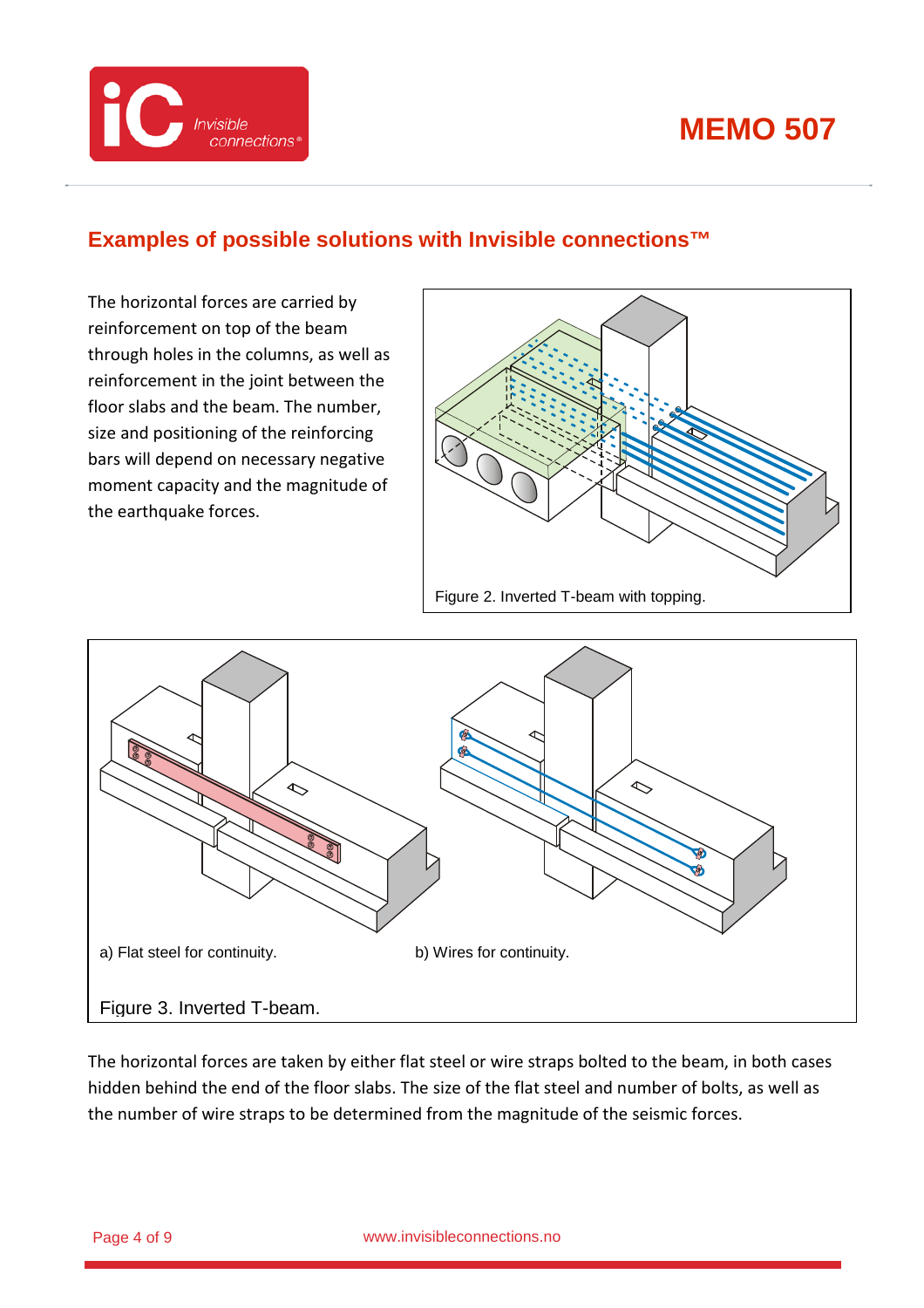

This solution is suitable when the forces from the earthquake are strong, and the beam and column dimensions are comparatively large. It permits quick precast erection, and the in-situ concreting is independent of the erection schedule.

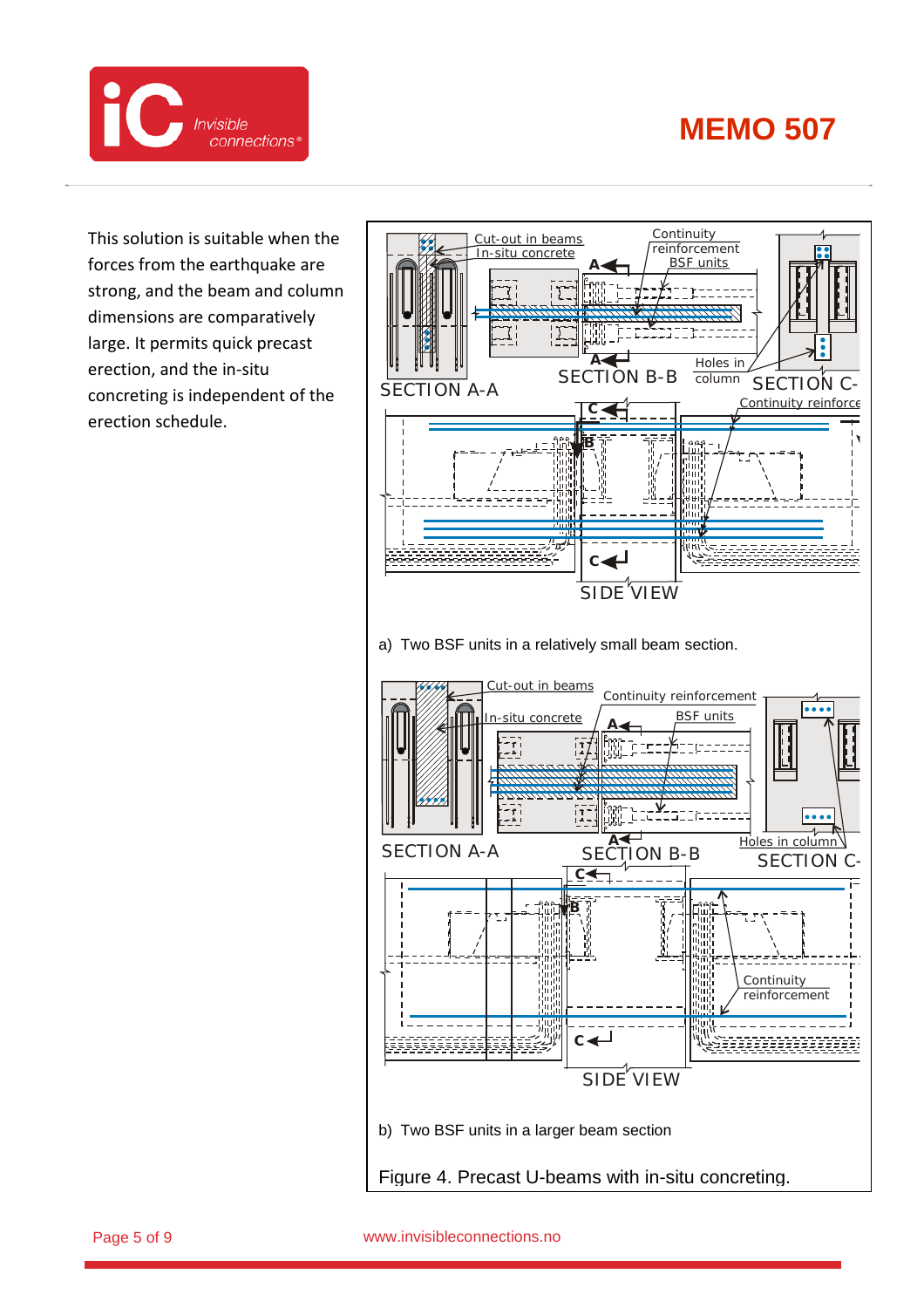

This solution is suitable for moderate to large horizontal forces. The installation of the bolts can be carried out independent of the precast erection sequence.



Page 6 of 9 www.invisibleconnections.no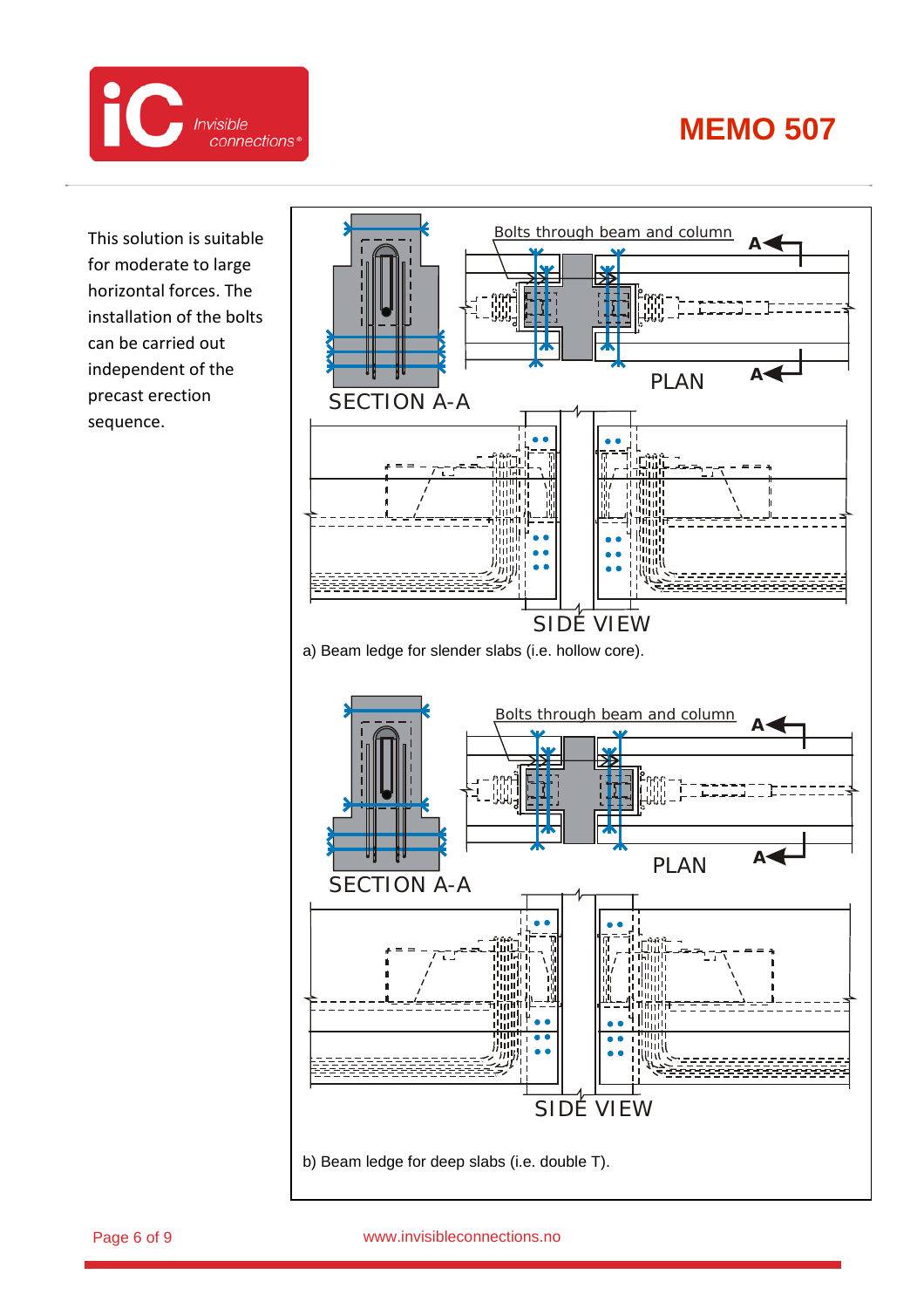

These solutions are suited for relatively small seismic forces. The beams functions as freely supported for dead loads, and as continuous for live loads and seismic forces in solutions a) and b). Solution c) is freely supported also for live loads. The connections have also a capacity for torsional moments and horizontal forces. The anchorage of the welding plates and size of welds depends on the magnitude of the forces.



Page 7 of 9 www.invisibleconnections.no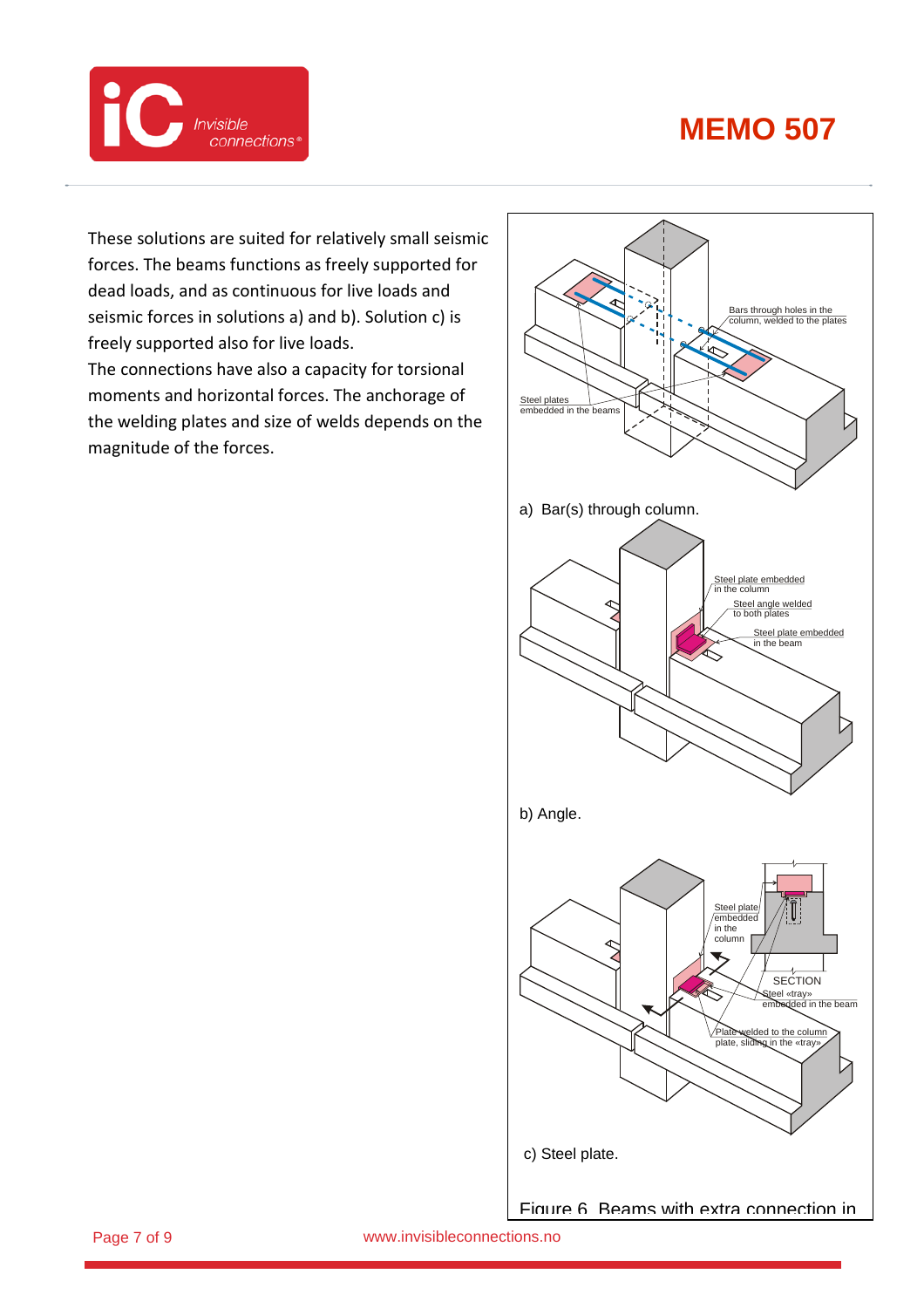

#### **References / recommended literature**

#### *Referred to in the text:*

- \1\ EN 1998-1:2004, Design of structures for earthquake resistance. Part 1: General rules, seismic actions and rules for buildings (EC8).
- \2\ Menegotto, M.: Seismic Diaphragm Behavior of Untopped Hollow-Core Floors. FIP XII International Congress. 1994.
- \3\ Menegotto, M.: Precast floors under seismic actions. Proceedings 2<sup>nd</sup> International Symposium on Prefabrication. Helsinki, Finland. 2000.
- \4\ H. Muguruma, M. Nishiyama, F. Watanabe: Lessons learned from the Kobe Earthquake. PCI Journal no. 4, 1995.
- \5\ Mark Fintel. Performance of Buildings With Shear Walls in Earthquakes of the Last Thirty Years. PCI Journal no. 3, 1995.

#### *Precast earthquake design:*

- \6\ Structural connections for precast concrete buildings. fib bulletin 43. 2008.
- \7\ Menegotto M. and Monti, G.: Waved Joint for Seismic-Resistant Precast Floor Diaphragms. ASCE Journal of Structural Engineering, Vol. 131, No 10. 2005.
- \8\ Park, R.: Perspective in Seismic Design of Precast Concrete Structures in New Zealand. PCI Journal, May/June 1995.
- \9\ Yee, A.A.: Design considerations for Precast Prestressed Concrete Building Structures in Seismic Areas. PCI Journal May/June 1991.
- \10\ Displacement-based seismic design of reinforced concrete buildings. fib bulletin 25. 2003.
- \11\ Seismic design of precast concrete building structures. fib bulletin 27. 2003.
- \12\ Ned Cleland, S. K. Gosh: Seismic design of precast/prestressed concrete structures. PCI 2007.
- \13\ PCI Design Handbook, PCI 2004.